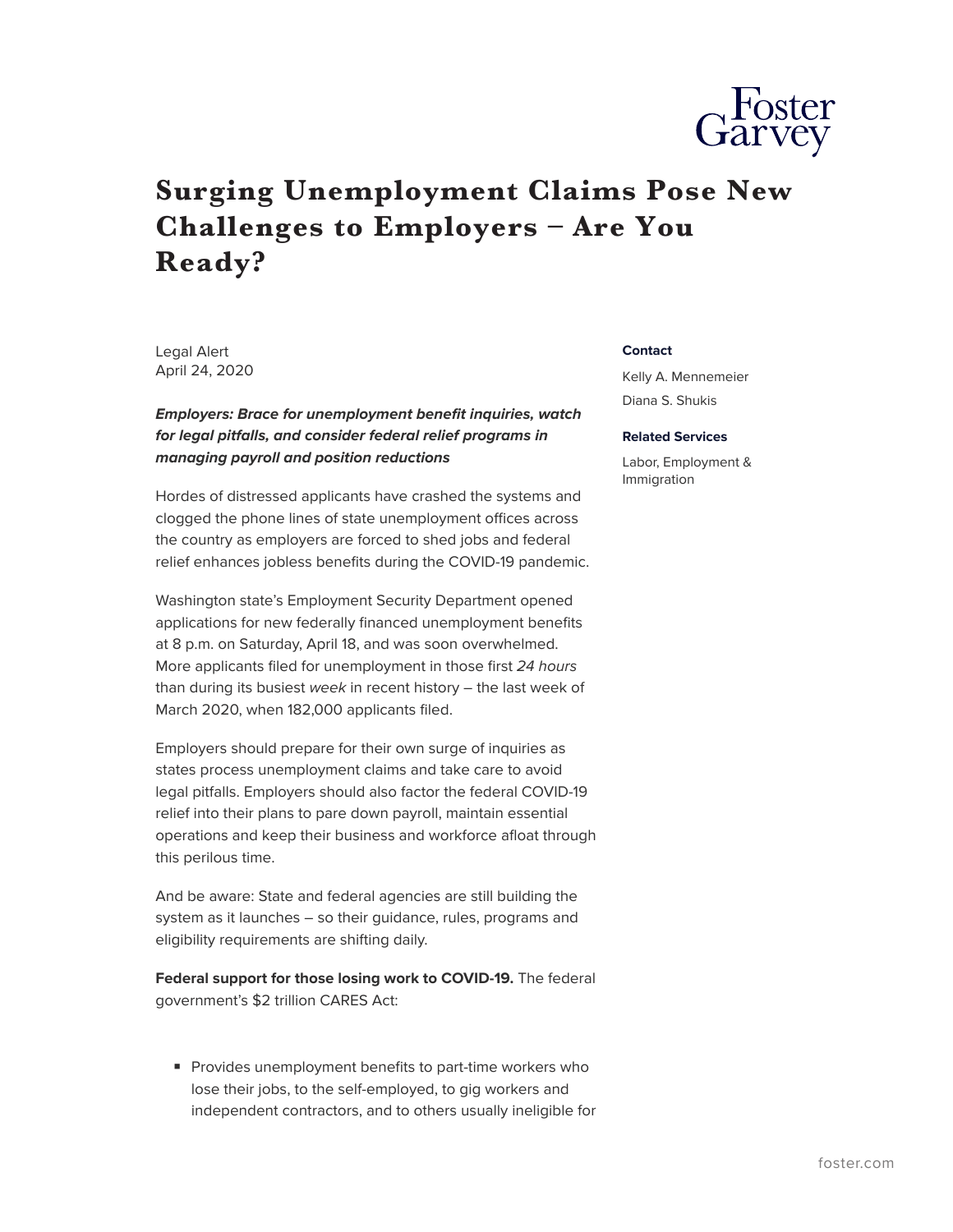

unemployment benefits;

- Encourages states to waive the "waiting week" that delays benefits for the jobless (Washington, Oregon and New York are waiving the wait);
- Extends unemployment benefits for an additional 13 weeks;
- Requires states to provide flexibility to unemployed individuals in meeting job search requirements if their ability to look for work is affected by COVID-19 ; and
- Offers an additional \$600 a week through late July to almost all out-of-work employees, no matter how much they had earned while working. That \$600 goes even to those on "short-time compensation" programs (known in Washington as the SharedWork Program) that provide unemployment benefits for those still at work but with significantly reduced hours.

These changes – implemented faster than government, workers or businesses can keep pace – pose serious challenges for employers on a number of fronts.

**Notification to affected employees.** States may require employers to notify individuals affected by schedule reductions, layoffs and furloughs that unemployment benefits are available. Those notices should refer generally to benefits available in response to COVID-19 – ideally sharing links to any guidance the state has developed to explain its policies and how to apply. As explained below, best practice is also to notify your independent contractors if they might qualify for unemployment under the new extension of benefits. It is *not* the employer's job to determine eligibility – that's up to the states – but it may be required, and helpful, to the workers to point them in the right direction.

**Verifying employee information.** Employers are seeing the first wave of a flood of unemployment confirmation forms heading their way – forms designed well before the federal CARES Act sent states scrambling to pass emergency rules. Washington's form, for example, asks these yes/no questions about employees claiming partial unemployment due to reduced hours:

- Is the claimant quaranteed to work at least 16 hours every week?
- Will the claimant return to full-time work within the next four months?

For many employers, the honest answer right now might be "I have no idea." Employers must make a good-faith effort to fill out these outdated forms as completely and accurately as possible so workers can get the benefits they deserve, without running into trouble themselves. Provide explanations when they are requested – and in the margins when not. And get the information back to the state promptly.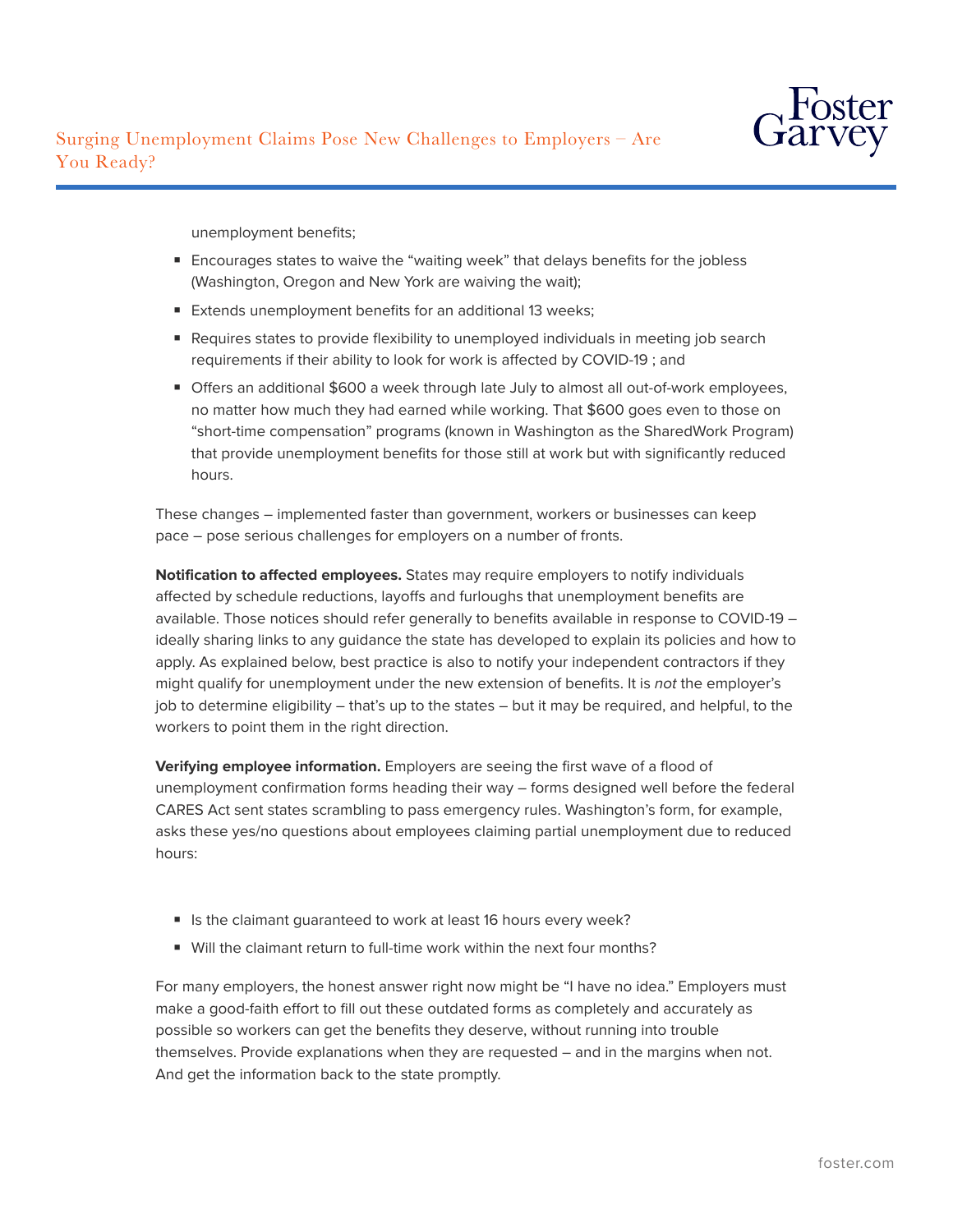

**Future unemployment insurance costs.** The Labor Department's guidance reinforces the notion that the federal government, not employers, will pay for the extra unemployment insurance benefits during this crisis. The guidance indicates that "non-charging" of benefits is permitted. States can decide not to charge the current costs against the employer experience rating, or against "reimbursing" employers, including government entities, hospitals and nonprofit organizations, that self-finance the costs of their employees' claims.

**Beware of employee classification traps.** In the past, having an independent contractor file for unemployment often led to a review of whether the worker should have been classified as an employee – with all the attendant payroll taxes, benefits and protections of employment. Now, gig workers, the self-employed and 1099-contractors may for the first time apply for unemployment – but they have to apply as self-employed workers, not as your employees.

States have taken various steps to gear up for this seismic shift. Washington instructs gig workers and the self-employed to apply for "regular" benefits, and then when those are denied, they can apply for the new benefits. Oregon simply says the application process for those workers is "coming soon." And New York has posted guidance that those workers should fill out the form listing themselves as the "Employer" and providing their own phone number for the "employer contact."

Any employer who has stopped assigning work to freelancers or contractors because of COVID-19 orders restricting business should take a proactive approach: Inform the workers that they may qualify for unemployment benefits, remind them that they must apply as selfemployed and share a link to the application process in your state.

**Federal relief and your plan to stay in business.** The COVID-19 shutdown has forced droves of layoffs already this year. As employers decide which positions to eliminate, or whose hours to reduce, they must be sure they have sound business reasons for their choices, guarding against any claims of retaliation or discrimination. The federal relief also brings new factors into play. The additional \$600 a week means that employees whose hours are reduced, or more modestly paid employees who are laid off or furloughed, might actually earn *more* money while drawing unemployment benefits than they would have if working full time.

On the other hand, if the employer has secured a Paycheck Protection Plan loan from the U.S. Small Business Administration ("SBA"), they will want to maximize the amount of that loan that is forgiven – and minimize the amount they will have to repay. Employers must pay close attention to PPP loan forgiveness factors such as their payroll expenses, staffing and pay levels, and to guidance from the SBA. Several of our colleagues are following these issues and have shared their insights about the SBA loan programs under the CARES Act in the following articles: